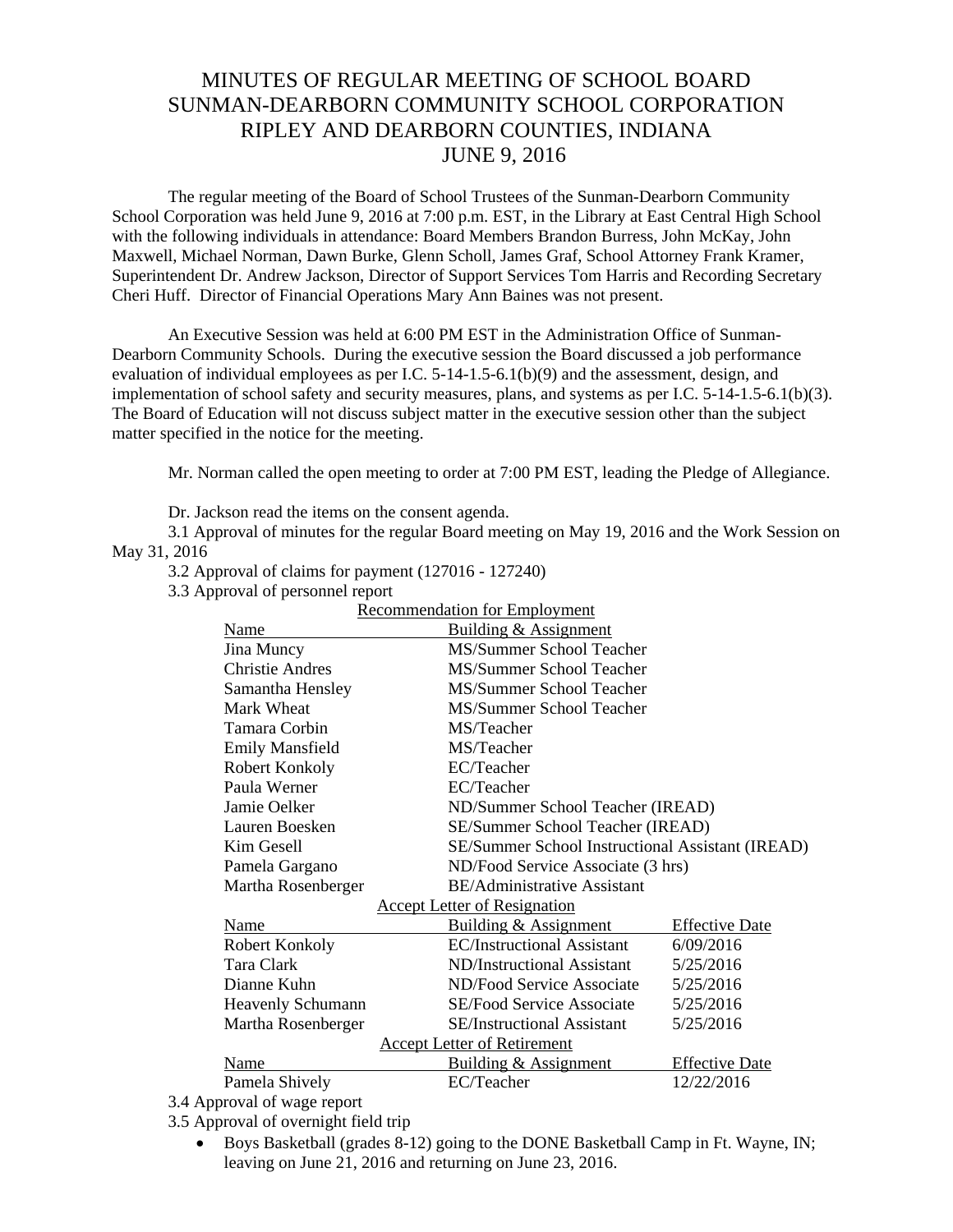Dr. Jackson recommended that consent agenda items 3.1 through and including 3.5 be approved with one motion and one vote as presented.

 Mr. Scholl made a motion, seconded by Mr. Graf, to approve consent agenda items 3.1 through and including 3.5. The motion carried by voice vote.

 Dr. Jackson introduced Paula Werner who was just approved on the personnel report and was in attendance with her husband.

Dr. Jackson reviewed changes to the High Ability handbook and recommended that the Board approve the handbook as submitted with the changes.

 Mrs. Burke made a motion, seconded by Mr. Burress, to approve the High Ability handbook as presented. The motion carried by voice vote.

 Dr. Jackson recommended that the Board approve a \$1,000 donation from Mr. Jeff Wood and Ms. Wendy Hauteman, children of former Sunman Elementary teacher Jan Wiedeman, to replenish books in the "Lil Free Library" at Sunman Elementary.

 Mr. McKay made a motion, seconded by Mr. Scholl, to approve the donation. The motion carried by voice vote.

 Dr. Jackson presented the second reading of the Board Policy special EDGAR update. There were no questions so he recommended that the Board approve the special update.

Mr. Maxwell made a motion, seconded by Mrs. Burke, to approve the Board Policy special EDGAR update. The motion carried by voice vote.

Dr. Jackson presented the second reading of the Board Policy 5840 update on criminal gangs and gang activity. There were no questions so he recommended that the Board approve the policy update.

 Mr. Maxwell made a motion, seconded by Mrs. Burke, to approve the Board Policy 5840 update. The motion carried by voice vote.

 Dr. Jackson presented the first reading of the change to Board Policy 5136 regarding wireless communication devices. He will be recommending that the Board change the policy to allow middle school students to use cell phones and other electronic devices in the same manner as high school students. This is due to the current policy prohibiting cell phone usage while the Board approved handbook for the last two years has allowed cell phone usage with administrative or teacher approval. Discussion took place regarding the incorporation of common sense media and digital citizenship curriculum across the corporation. The second reading and recommendation for approval will be brought to the July meeting.

Dr. Jackson reviewed the financial report for May 2016.

Mr. Norman asked for public comments.

 Beacon Orthopedics stated that they conducted physicals last month at East Central and had 383 people in 3 hours. It went very well and they thanked the Board for allowing them to be a part of Sunman-Dearborn.

Mr. Norman asked for comments from the S-DEA.

 Mrs. Osman stated that elections were held for the S-DEA and Sharon Moder will be Treasurer, Jeanie Walters will be Secretary, Steve Lewis will be Vice-President, and Brenda Osman will be